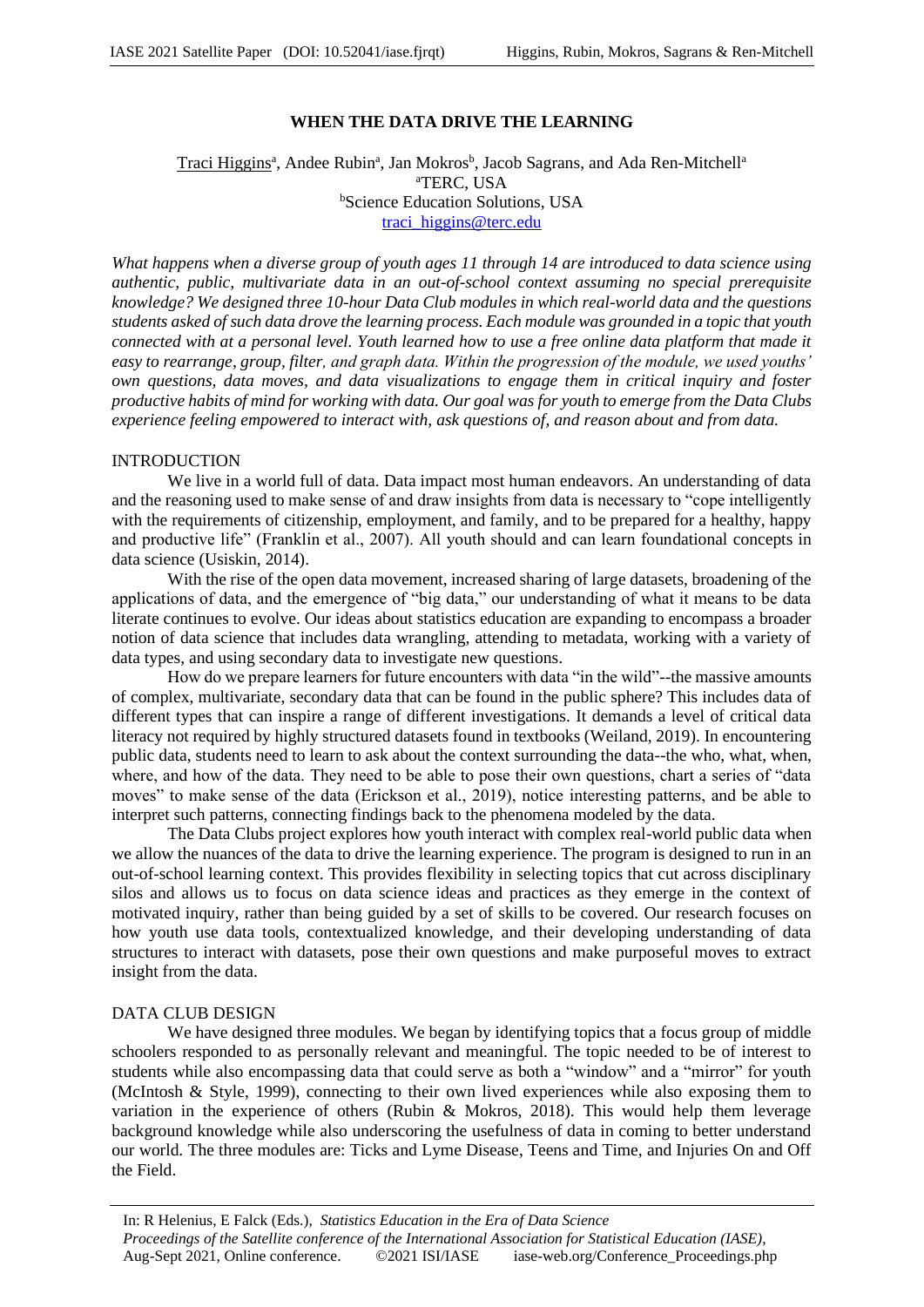For each topic, we sought public datasets that would be accessible to middle schoolers while also introducing some of the complexities of real-world datasets. We wanted datasets that, across the three modules, would provide opportunities for examining how youth work with different types of data (including time series, numerical, categorical, and geographical). We customized the datasets by limiting their size to keep them from becoming unwieldy and cumbersome, while still providing enough richness to inspire lots of question posing and a variety of investigations.

We used CODAP (Common Online Data Analysis Platform, developed by the Concord Consortium) in these modules because it is free, intuitive to use, and makes it easy for students to organize, group, filter, and graph data. It also supports more sophisticated data moves (Erickson et al., 2019) as the learner gains experience working with data. We wanted each module to engage youth as data detectives, using CODAP tools to interact with the data, ask questions of the data, and become familiar with patterns that could reveal new insights.

Our design was guided by a set of learning goals and experiences for youth, as follows:

- Appreciate the ubiquity of data and the potential for learning from data.
- Engage with data in ways that are intellectually and personally satisfying and lead to persistence in exploration.
- Be aware of the complexities of measurement and look at data through these complexities.
- Know which questions can be investigated using a dataset—and which can't.
- Employ graphing and analytical "moves" to investigate and make sense of data.
- Investigate relationships among variables by examining patterns created when comparing distributions and/or exploring covariation.
- Understand the case/attribute structure underlying different representations of the same data.
- Construct and make sense of data visualizations, both on and off the computer, using a variety of representational elements and extending beyond standard graphs.

For each module, a progression of activities was developed to provide a balance of time spent on the computer using CODAP and time spent working with contextual information and data offline. Each module centered on the introduction of at least two public datasets. In learning about each dataset, youth began with activities that engaged them in thinking about individual cases and the meaning of the attributes. When working with survey data, students first surveyed each other using a subset of the questions from the actual instrument used to gather the public data they would be exploring. CODAP was used to visualize data, examine and describe distributions, and explore questions involving comparisons or relationships between attributes. Data analysis was grounded in visualization and pattern finding, requiring minimal formal mathematics. Activities were developed to introduce youth to data moves that would be especially productive for making sense of the type of data highlighted in the module (geographical, dates, numeric, ordinal, categorical with few attribute values, and categorical with many attribute values) and the type of questions youth were curious about (such as group comparisons, relationships between attributes, time series, and geographical patterns).

### RESEARCH METHODOLOGY AND PARTICIPANTS

We used design-based research to iteratively develop three 10-hour "Data Club" modules. After initial development, each module went through at least two implementations and two rounds of revision. The participants for each implementation included between 6 and 20 middle school youth involved in camps, afterschool, or community outreach programs serving diverse, under-resourced, and/or rural populations. Permission for participation was obtained from both youth and their guardians. Clubs have taken place on a school-sponsored farm in rural Maine, an afterschool program offered by Girls, Inc., a summer camp offered by the YMCA, and as afterschool programs. The series was offered free of charge, facilitated by Data Clubs staff, and co-facilitated by local program staff at most locations. We collected pre and post data from a "Data Dispositions" survey, copies of work and recordings of postinterviews with participants, and field notes and video-recordings of sessions.

#### RESULTS

The specific data concepts, practices, and skills youth developed over the course of each module, above and beyond our general goals for learning, were shaped by the datasets explored and the questions youth posed. In this section, we highlight some of the module-specific ways that youth deepened their understanding of data through their work with different datasets.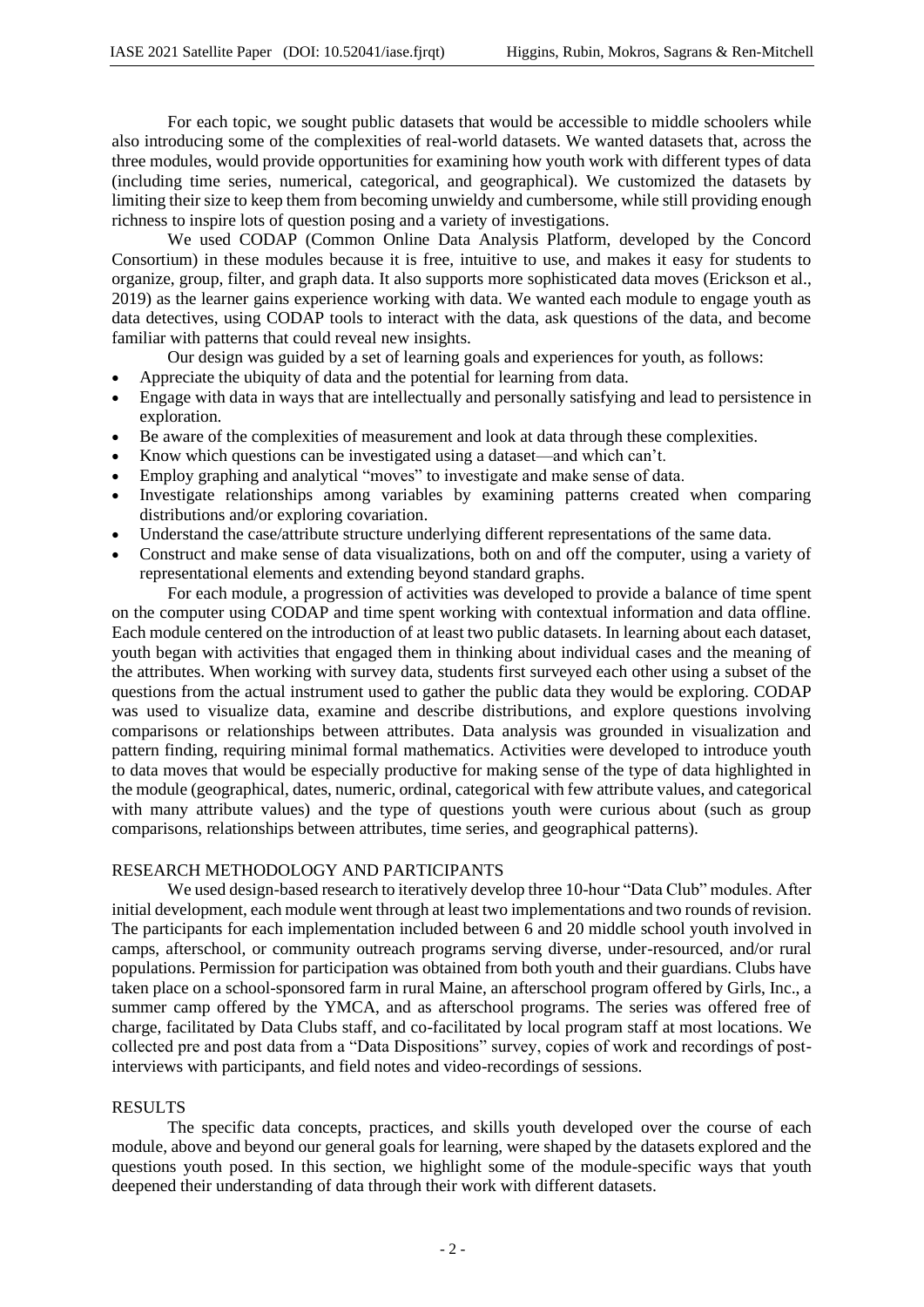### *Ticks and Lyme Disease Module*

Lyme disease is a salient problem in the US Northeast. Many youth know someone who has been affected. News stories about ticks and Lyme disease are common. Scientists are researching how environmental and weather attributes impact the populations of ticks and the spread of Lyme disease. There is much that is not known. The topic fit our design criteria—youth could draw on their personal knowledge of people who had been impacted by ticks (mirror) and learn how it impacted other regions of the country and where it might be spreading to (window).

We made use of data from the US Centers for Disease Control and Prevention (CDC), which has state-level data on the rates and number of cases of Lyme disease going back more than a decade. Relevant US state-level data on environment and weather were procured from the USDA's Forest Inventory Analysis and NOAA. We created a series of curated datasets with states as cases that progressed from basic information about presence of deer ticks, rates of infection, and location (including geographical data that allowed students to map rates of Lyme disease); to infection rates by year (for each state over 12 years); to a complex set of attributes that could hypothetically be related to the spread of deer ticks and Lyme disease (percent forest cover, average summer high temperature, average summer low temperature, average winter low temperature, summer moisture level, and winter precipitation) (see Harvey, Mokros, Sagrans, & Voyer, 2020).

Although youth worked with a variety of data types, a topic-based theme carried across these datasets. Throughout the Data Club experience, students were continually tasked with finding ways to organize the data that would help them learn something about rates of Lyme disease. In one such activity, youth worked with data on the rate of infection by year for each state (see Figure 1). Their question was: "In which three states will the rate of Lyme disease be highest next year?" Youth were not told a method to apply. Would they look for the three states with the highest rates in the most recent year? Would they look for states with the highest average rates over the 12-year period? Or would they consider states with upward trends over time and use those to make predictions about the rate for next year?



Figure 1. Graphs produced in CODAP exploring the question: "In which three states will the rate of Lyme disease be highest next year?"

Youth easily used CODAP to plot infection rate as a function of year. Many color-coded the states and created a legend. Initially, most youths' graphs included every state. Youth then looked for states that either had high rates of infection in general or that showed an upward trend over time. Some youth looked for both. They used a filtering move to focus on states of interest. As seen in the graph above, one boy selected New Hampshire as his third state, arguing that most years the rate was above 60 per 100,00 people. Conversely, a girl selected Pennsylvania as her third state arguing that if you imagined the pattern continuing it would be at least 70 per 100,000 people by next year.

Youth noticed that trends could include some variability from year to year, but that over time, for many states, a general pattern emerged. Several states seemed to "win" on account of generally high rates of infection and an upward trend, but there was some ambiguity in predicting the three states most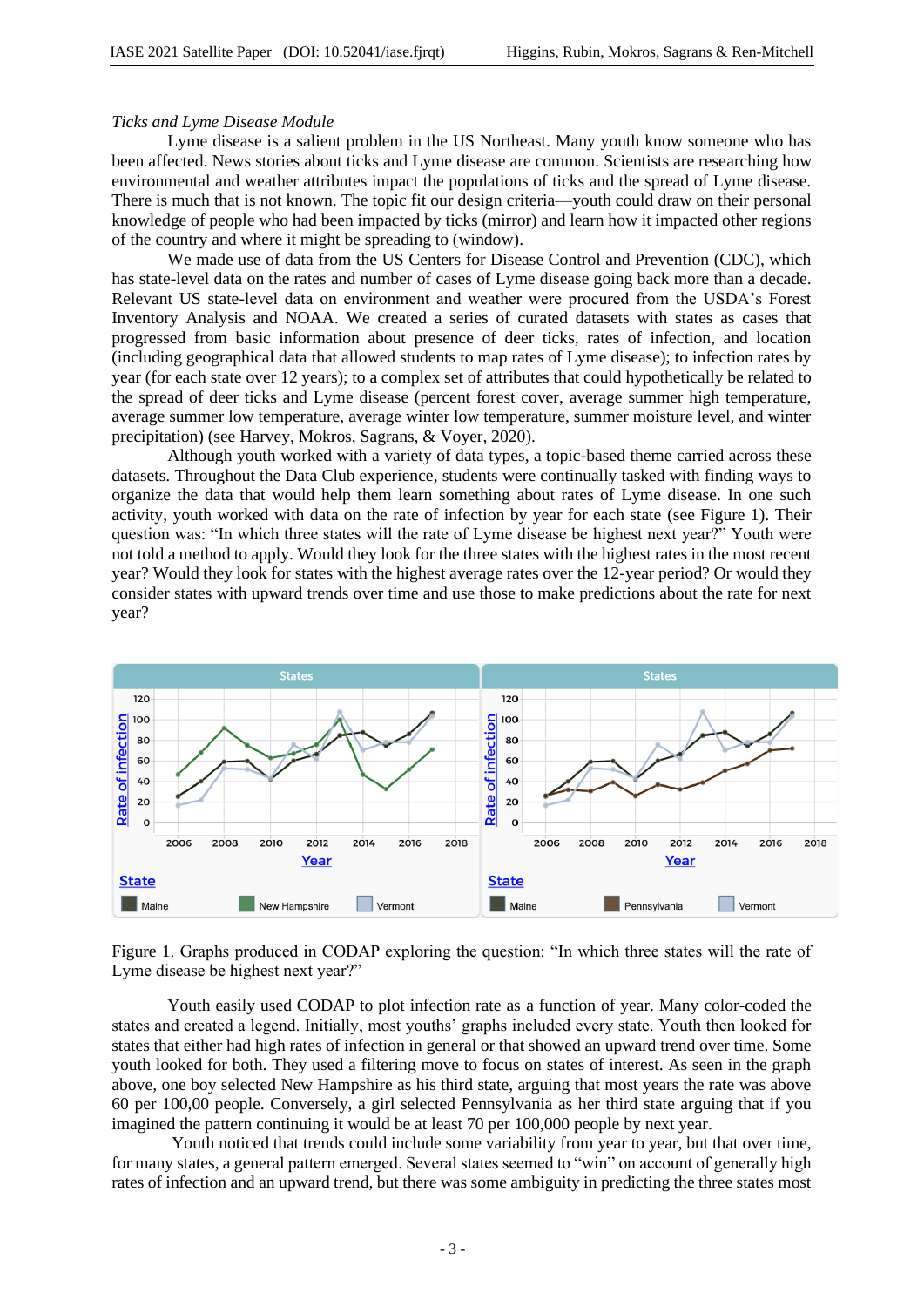likely to have the highest rates of infection next year. As the discussion wound down, students wanted to know, "who's right?" When the facilitator shrugged, and said, "We can't be sure, it's still a year away" there was a moment of surprise as students came to terms with the fact that the data provide useful insight, but that there is a level of uncertainty when drawing inferences that go beyond the data at hand.

Sometimes the questions raised by youth involve complex statistical ideas that are critical to data literacy, such as nuanced interpretation of correlations. During the final project, one boy decided to investigate the relationship between average winter low for states and their rate of Lyme disease. The boy had created a graph and was pondering a pattern that seemed to suggest that states with balmier winter weather have lower rates of Lyme disease. Do deer ticks do better in below freezing temperatures? As the youth puzzled about this, the facilitator asked, "What else do we know about states that tend to have warmer winters?" After mentioning a few things he knew about warm states, the boy speculated that those states were in the southern part of the country where it is hotter. The facilitator suggested, "Can you use the data to test this, to see if states with balmier winters also have hotter summers?" She left him to his work, and he created a series of graphs (see Figure 2).



Figure 2. CODAP graphs exploring the relationship between rate of Lyme infection and temperature

During the whole group discussion, the boy volunteered to share his findings. He began by pointing to the second graph and asserting that when average summer highs get above 87 (Fahrenheit), rates of Lyme disease drop to zero. As youth discussed this, they concluded that ticks don't thrive where summers are really hot. The boy presenting then drew attention to the first graph. He pointed out that infection rates were near zero for average winter temperatures above freezing. Youth wondered if ticks primarily affect people when the weather is consistently below freezing in the winter. Did this even make sense? The facilitator drew attention to the last graph: "Let's see what the data say, are the states with the warmest winters also the states with the hottest summers?" Youth concluded by noting that the two variables are themselves correlated and that this investigation offered clues about differences in rates of infection across states but that the cause couldn't be directly determined from correlations.

# *Injuries On and Off the Field Module*

Another topic that fits our design criteria is injuries occurring during recreational activities. Most youth have experienced adults admonishing them to wear helmets while bicycling, be careful on playground equipment especially when conditions are icy, not to dive in the shallow end of a pool, etc. Youth can easily conjure up memories of a time that they or someone they know was injured playing a sport or engaging in other free time activities. This is a topic that youth bring their own knowledge to, but that they can also mine to learn more about the experience of others.

To address this topic, we downloaded data from the 2018 National Health Interview Study. The files include information on injury episodes that occurred for a representative sample of individuals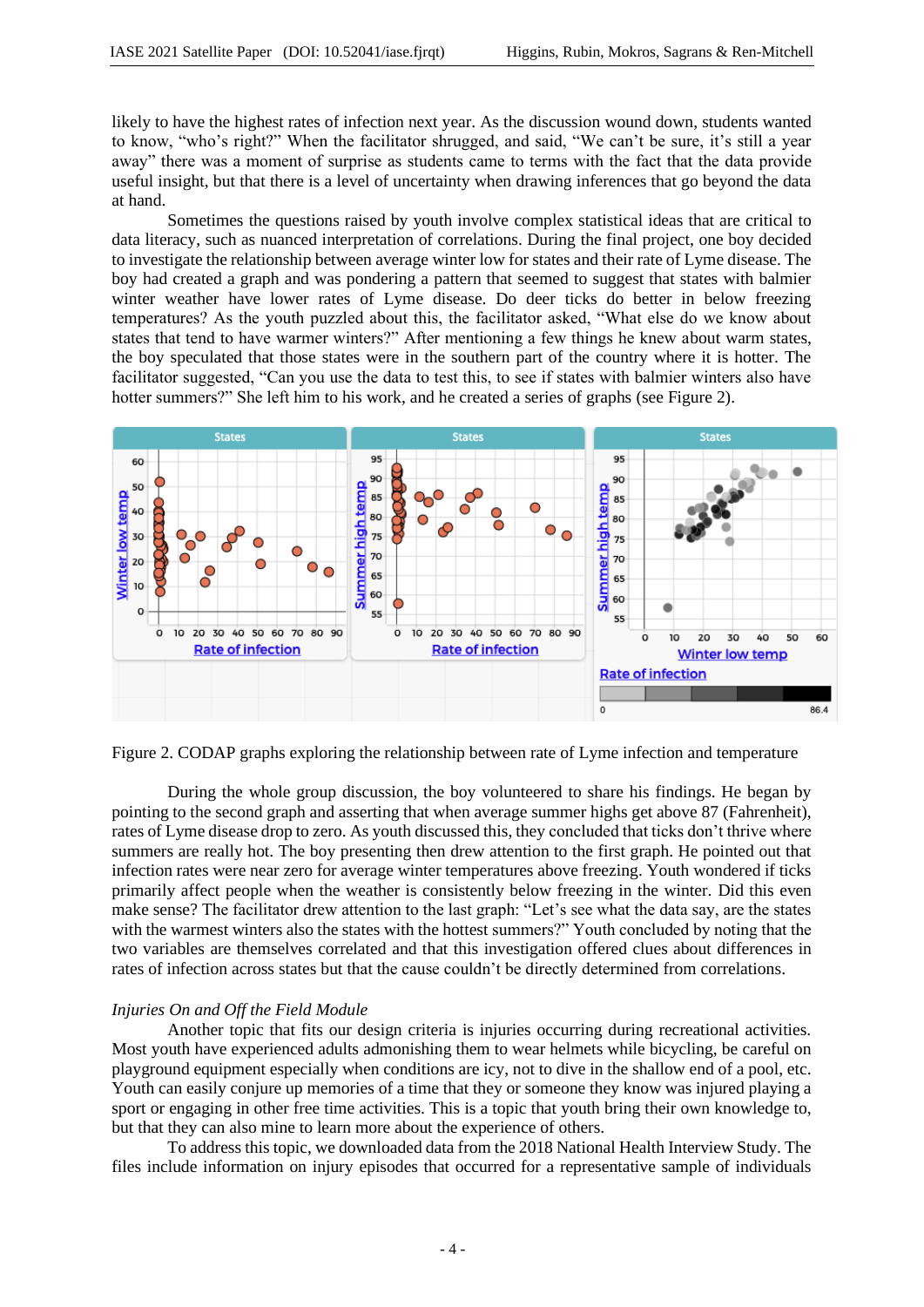across the United States over a three-month period. In curating this dataset, we filtered out all injuries except those that occurred during exercise/sports or leisure activity and cut the number of attributes to 11 (age, age group, gender, month of injury, main cause of injury, main body part hurt, other body part hurt, type of injury, admission to an Emergency Department, activity at time of injury, location at time of injury).

The data inspired many questions. Do people get hurt more often while involved with exercise/sports or leisure activities? (Leisure!) Is the pattern the same for males and females? (No!) All attributes but one in this dataset are categorical. This raises issues about the definition of the attributes, such as: how were the categories within each attribute decided upon? Before diving into the data, students survey each other about a past injury to gain a personal understanding of the attributes. One boy wondered whether getting hurt while racing your cousin in your backyard counts as "sports and exercise" or "leisure." As a group, they decided it should count under "leisure." They were learning to attend to how data were generated and the need to carefully define categories.

There are certain data moves that prove especially useful in exploring complex categorical data like those found in this dataset. Several attributes that youth were curious about had many values. For example, "Main body part hurt" included 29 categories for body parts. For "Type of injury" there were 10 categories. A girl wanted to investigate how the body part hurt was related to the type of injury. Her first graph was hard to make sense of because it crossed 29 categories along one axis with 10 categories along the other. However, she was able to use a filtering move in CODAP to select for just cases involving the wrist. It turns out that the most common type of injury to the wrist was a break or fracture. She then explored injury episodes involving the knee. The pattern was different. The most common injury was a sprain, strain, or twist. The filtering move gave youth the opportunity to dive deeper into the data and reveal additional findings. Instead of throwing up their hands when a graphing move created something that made no sense to them, youth were able to utilize a variety of data moves to reorganize and reexamine the data, ultimately drawing new insights from the data.

When looking at numeric data, youth are often drawn to measures of the mean or median. Those terms make no sense when applied to categorical data. However, when investigating differences between groups of unequal sizes, youth sometimes sought out the percent tool in CODAP. They discovered that there is not just one way to find percentages. They needed to think about whether they wanted to find percentages by column or row. This pushed youth to consider what they were implicitly considering as the "whole." Did they want to know for each age group, whether injuries occurred more often with sports/exercise versus leisure? Or did they want to know, of all the injuries that occurred with exercise/sports, was there a specific age group that accounted for most of the injuries? In our experience, students ask the first question, which requires treating each age group, or the columns, as the "whole." The first graph below (Figure 3, left) allows students to compare activity at time of injury within each age group. The second graph does not (see Figure 3, right). Some middle schoolers are just beginning to develop the reasoning to make sense of this choice. The data in this module provided opportunities for them to explore what percentages mean and why the "whole" they chose needs to be connected to the question they are asking.